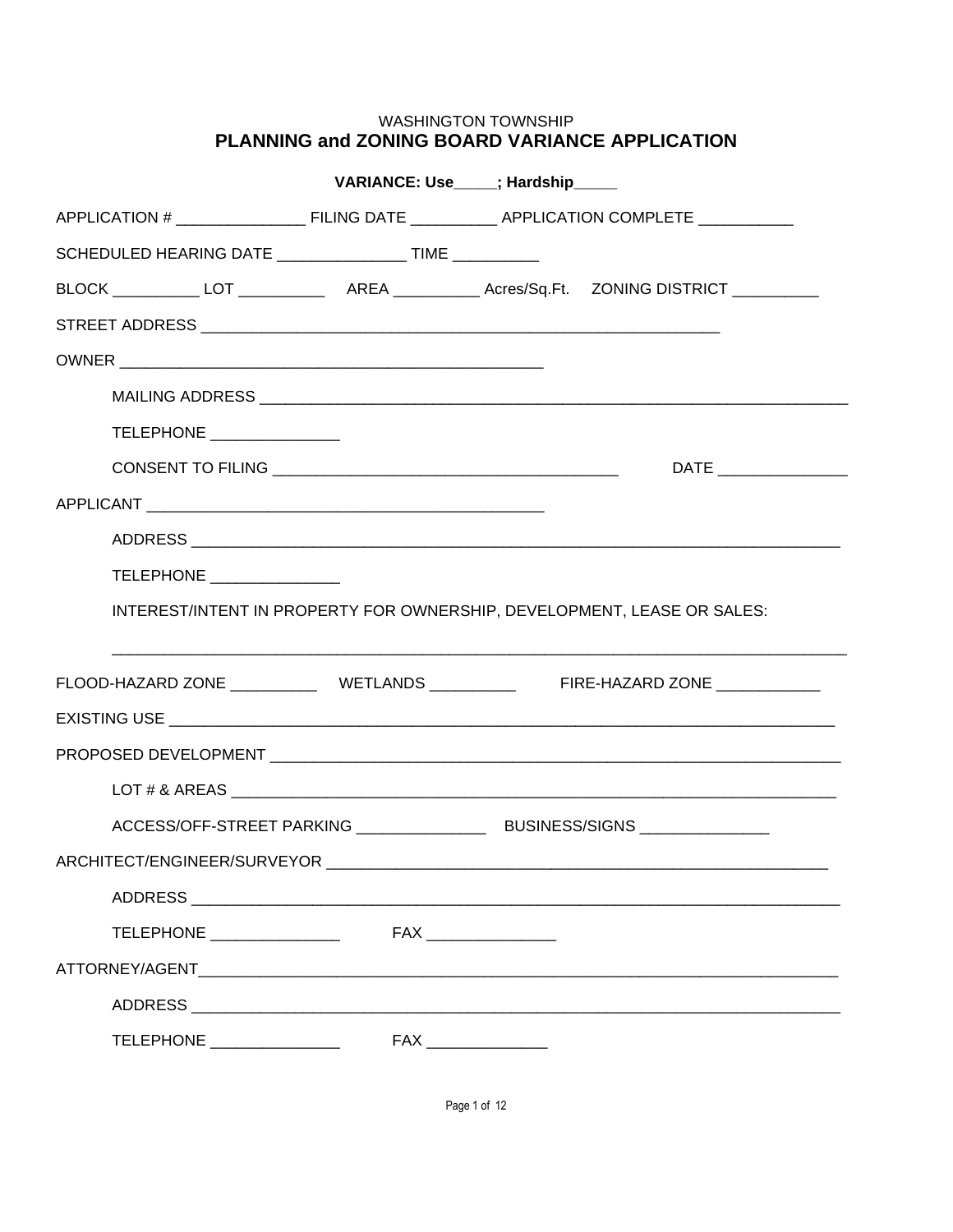ATTACHED DOCUMENTS (Attach List if Necessary):

|                                                                                                                               | DATE <b>DESIGNATION</b>            |  |
|-------------------------------------------------------------------------------------------------------------------------------|------------------------------------|--|
| APPLICATION SHALL BE MADE TO THE ADMINISTRATIVE OFFICER TWO (2) WEEKS PRIOR TO A REGULARLY<br>SCHEDULED MEETING OF THE BOARD. |                                    |  |
| _____ Application (12 copies)                                                                                                 | _____ Plot Plan (12 copies)        |  |
| Application Fee \$                                                                                                            | ______ Review Escrow \$ __________ |  |
| <b>Tax Payment Certification</b>                                                                                              | Tax Assessor's 200-Foot List       |  |
| Pinelands Commission Co-Filing #                                                                                              |                                    |  |
| County Planning Board Co-Filing/Approval Date<br>IF APPLICABLE - PROPERTY FRONTING COUNTY HIGHWAY                             |                                    |  |
| Local Reviews: Solicitor ________; Engineer ________;                                                                         |                                    |  |
| Construction Code Official ________; Fire Official _________                                                                  |                                    |  |
| HEARING NOTICES SHALL BE GIVEN TEN (10) DAYS PRIOR TO THE MEETING DATE:                                                       |                                    |  |
| Public Notice Publication: - Atlantic City Press                                                                              |                                    |  |
| Notification to Neighbor's within 200 Feet of Property                                                                        |                                    |  |
| Pinelands Commission - FIVE (5) DAYS PRIOR TO THE MEETING                                                                     |                                    |  |
| County Planning Board - PROPERTY FRONTING COUNTY HIGHWAY                                                                      |                                    |  |
| PLANNING and ZONING BOARD APPROVAL DATE _______________                                                                       | RESOLUTION # _________             |  |

## APPLICANT SHALL GIVE **NOTICE TO THE PINELANDS COMMISSION** WITHIN FIVE (5).

**VARIANCE APPROVAL SHALL EXPIRE WITHIN NINE (9) MONTHS** OF THE DATE OF THE BOARD'S APPROVAL, UNLESS CONSTRUCTION OR USE HAS BEEN COMMENCED.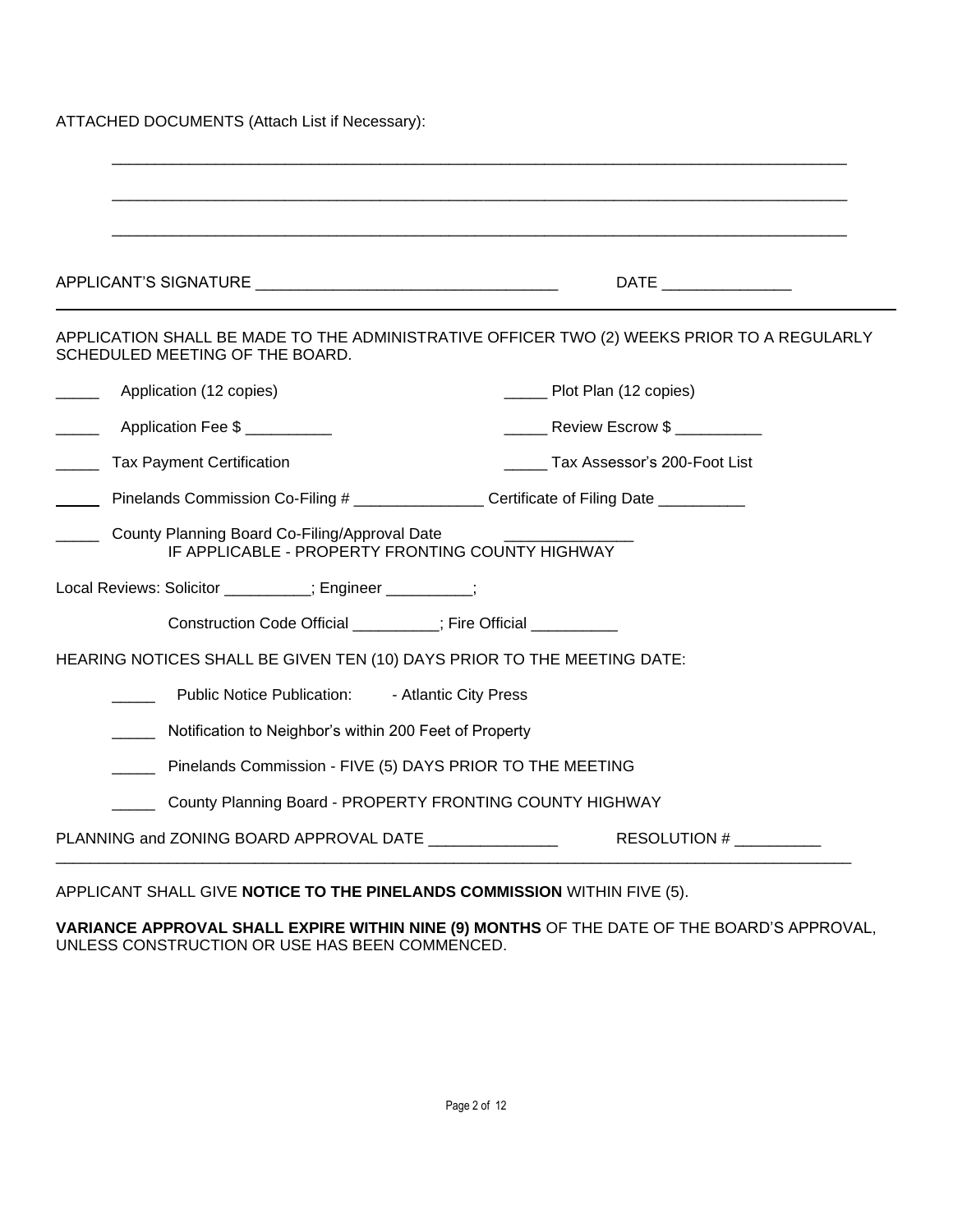### INSTRUCTIONS to APPLICANT

1. Application Form, Attached Documents, Other Required Materials/Information and Fees shall be provided in complete form and in the required quantity to the Board Secretary/Administrative Officer at least 2 weeks prior to the scheduled hearing date.

Applicants are advised to obtain a determination of application completeness before giving hearing notice to the public and neighboring property owners.

2. Notice to Neighboring Property Owners within 200-Feet of the Property shall be given at least 10 (ten) days prior to the Hearing Date by Certified Mail with Return Receipt; or by Personal Service to the Neighboring Owner or by Personal Delivery to their Residential Abode,

In cases of Non-Resident Neighboring Owners, and Governmental and Business Owners, notice shall be given by Certified Mail with Return Receipt.

A List of Neighbors and Addresses shall be procured from and certified by the Tax Assessor.

Prior to the time of the hearing, Proofs of Certified Mail Service shall be provided to the Board in the form of US Postal Service certified mail/payment receipts and return-receipt cards.

- 3. Prior to the time of the hearing, Proofs of Publication in both official newspapers shall be provided to the Board.
- 4. Application Affidavits as required shall be prepared by and signed before a Notary Public by the Applicant or their Attorney or Agent with Power-of-Attorney.
- 5. The Plot Plan information shall include the following minimum information:
	- A. Block and Lot Numbers, and 9-1-1 Locatable Address.
		- B. Dimensions of Property and Lots.
		- C. Dimensions of Present and Proposed Structures,
		- D. Location of All Structures in relation to all other structures and property lines.
	- E. Ownership Names of adjacent neighboring properties.
	- F. If the Plot Plan is prepared by other than a Licensed Surveyor, Engineer or Architect, the applicant must submit the required Application Affidavit stating that all the information shown thereon is correct.
- 6. The Applicant or their Attorney must be present in person at the hearing. A Corporate Applicant must be represented by a New Jersey Attorney.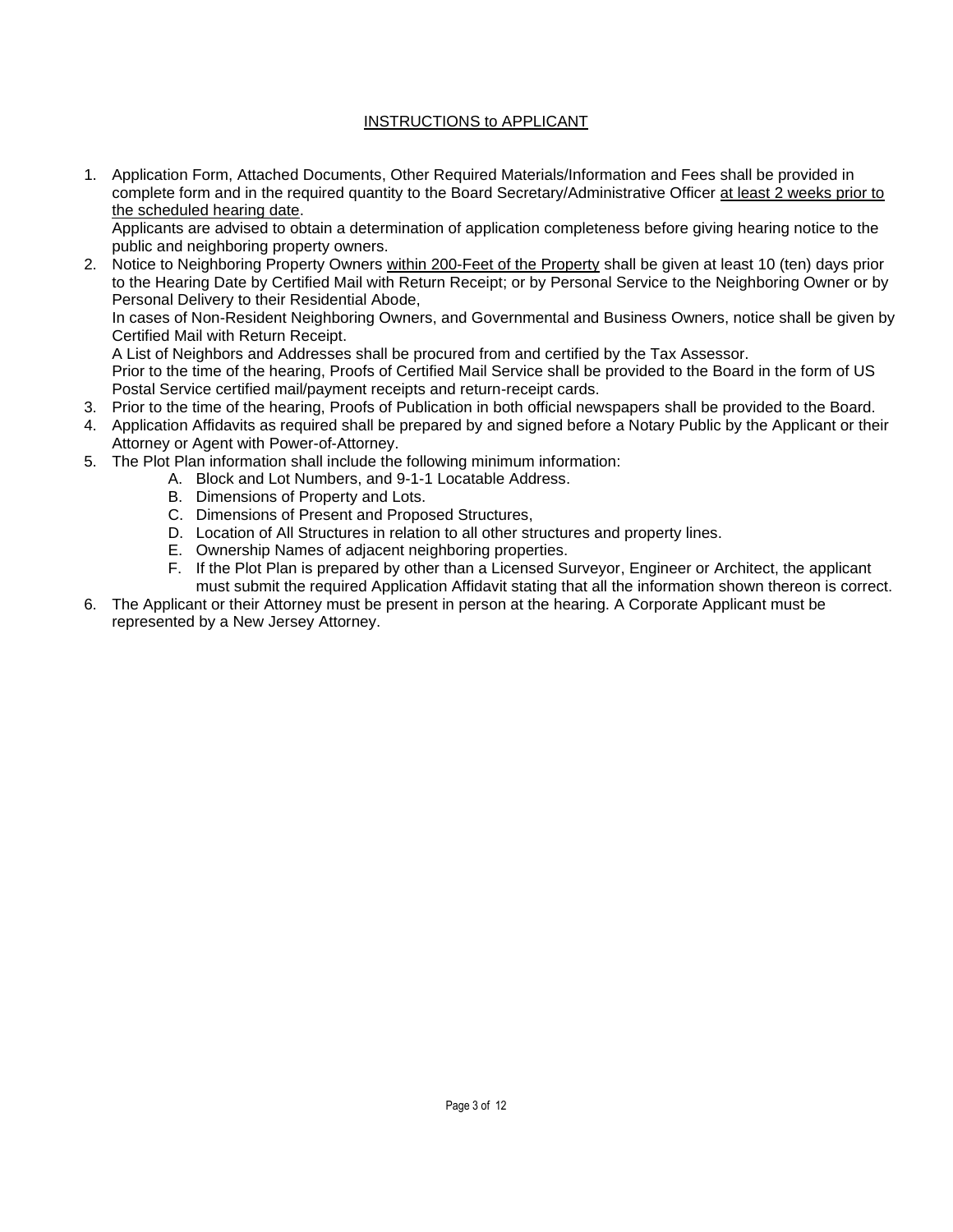#### FORM of APPLICATION for VARIANCE/PERMIT

APPLICATION # \_\_\_\_\_\_\_\_\_\_

| HEARING DATE |  |
|--------------|--|
|--------------|--|

In the matter of the application of (insert full name/s of individual or corporate owners):

\_\_\_\_\_\_\_\_\_\_\_\_\_\_\_\_\_\_\_\_\_\_\_\_\_\_\_\_\_\_\_\_\_\_\_\_\_\_\_\_\_\_\_\_\_\_\_\_\_\_\_\_\_\_\_\_\_\_\_\_\_\_\_\_\_\_\_\_\_

\_\_\_\_\_\_\_\_\_\_\_\_\_\_\_\_\_\_\_\_\_\_\_\_\_\_\_\_\_\_\_\_\_\_\_\_\_\_\_\_\_\_\_\_\_\_\_\_\_\_\_\_\_\_\_\_\_\_\_\_\_\_\_\_\_\_\_\_\_

To the Planning and Zoning Board of the Township of Washington, Burlington County NJ:

An appeal is hereby made for a variance/permit from the terms of and sections

of Land Development Ordinance 1983 – 3, and such other zoning statutes and regulations as may be found to apply,

 $\Box$ 

\_\_\_\_\_\_\_\_\_\_\_\_\_\_\_\_\_\_\_\_\_\_\_\_\_\_\_\_\_\_\_\_\_\_\_\_\_\_\_\_\_\_\_\_\_\_\_\_\_\_\_\_\_\_\_\_\_\_\_\_\_\_\_\_\_\_\_\_\_\_\_\_\_\_\_\_\_\_\_\_\_\_\_\_\_\_\_\_\_\_\_\_\_

 $\Box$ 

to permit the following development or use:

The Land Use Law of the State of New Jersey requires that conditions set forth in one or more of the following sections b, c or d of R,S. 40: 55D-7-d MUST be established before a variance or permit CAN BE GRANTED.

(b) Hear and decide requests for interpretations of the Zoning Map for decisions upon other special questions upon which the Board is authorized by ordinance to pass.

(c) Where by reason of exceptional narrowness, shallowness or shape of a specific piece of property, or by reasons of other extraordinary or exceptional situations or condition of such piece of property, the strict application of any regulation enacted under the act would result in peculiar and exceptional practical difficulties to, or exceptional and undue hardship upon the owner of such property, a variance from such strict application so as to relieve such difficulties or hardship; provided, however, that no variance shall be granted under this paragraph to allow a structure or use to a zoning district restricted against such structures or use; and to a zoning district restricted against such structures or use; and provided further that the proposed development does not require approval by the Planning Board of a subdivision, site plan or conditional use.

(d) Grant a variance to allow a structure or use in a zoning district restricted against such structure or uses in particular a case and for a special reason.

No relief may be granted or action taken under the terms of this section unless such relief can be granted without substantial detriment to the public good and will not substantially impair the intent and purpose of the master plan and zoning ordinance.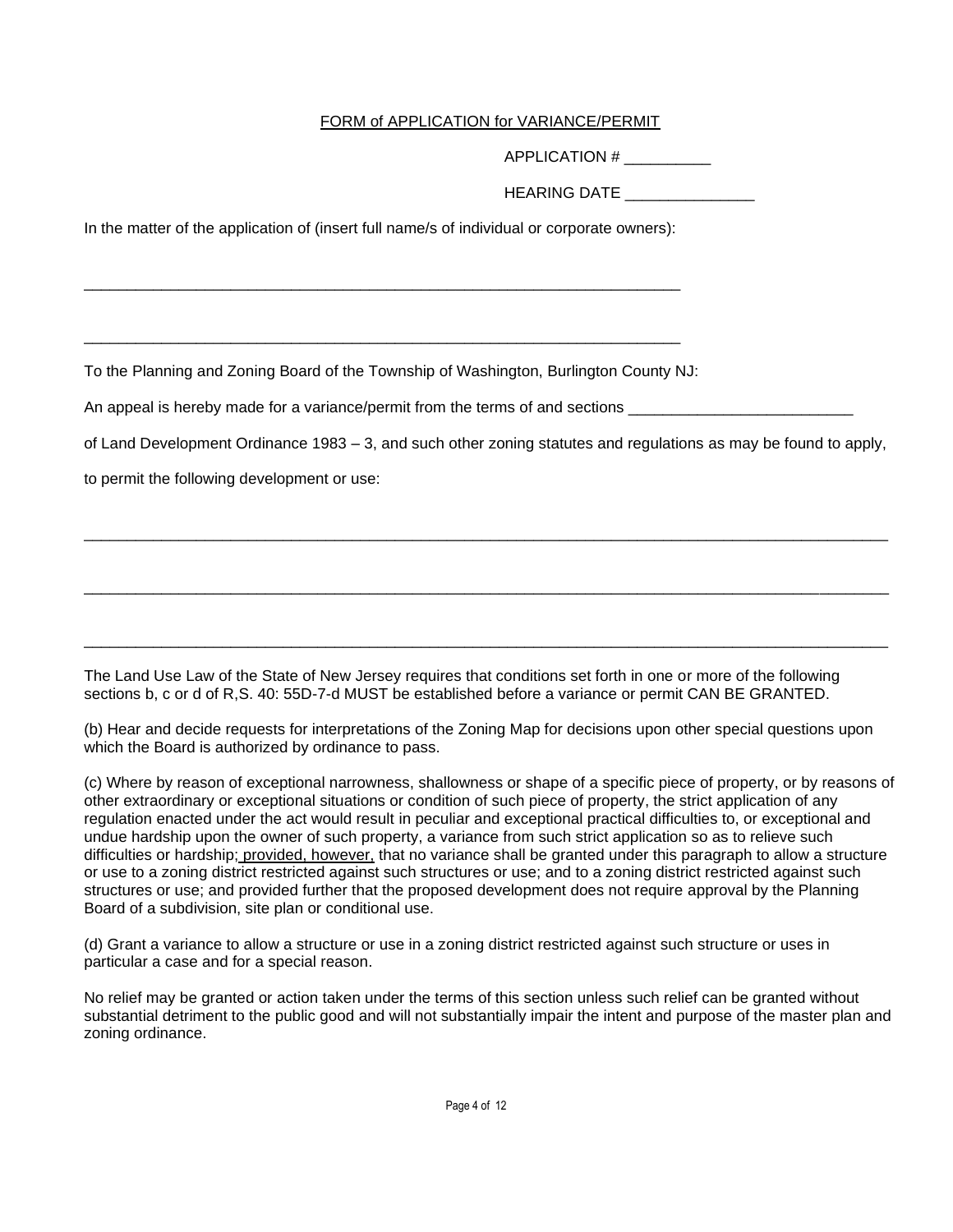ANSWERS to THESE SECTIONS MUST BE COMPLETED in FULL. Explain in detail wherein the applicant's case conforms to the following requirements.

1.THAT THE STRICT APPLICATION of the PROVISIONS of the LAND DEVELOPMENT and ZONING ORDINANCE WOULD RESULT IN PRACTICAL DIFFICULTIES or UNNECESSAY HARDSHIPS INCONSISTENT with its GENERAL PURPOSE and INTENT.

\_\_\_\_\_\_\_\_\_\_\_\_\_\_\_\_\_\_\_\_\_\_\_\_\_\_\_\_\_\_\_\_\_\_\_\_\_\_\_\_\_\_\_\_\_\_\_\_\_\_\_\_\_\_\_\_\_\_\_\_\_\_\_\_\_\_\_\_\_\_\_\_\_\_\_\_\_\_\_\_\_\_\_\_\_\_\_\_\_\_\_\_\_

\_\_\_\_\_\_\_\_\_\_\_\_\_\_\_\_\_\_\_\_\_\_\_\_\_\_\_\_\_\_\_\_\_\_\_\_\_\_\_\_\_\_\_\_\_\_\_\_\_\_\_\_\_\_\_\_\_\_\_\_\_\_\_\_\_\_\_\_\_\_\_\_\_\_\_\_\_\_\_\_\_\_\_\_\_\_\_\_\_\_\_\_\_

\_\_\_\_\_\_\_\_\_\_\_\_\_\_\_\_\_\_\_\_\_\_\_\_\_\_\_\_\_\_\_\_\_\_\_\_\_\_\_\_\_\_\_\_\_\_\_\_\_\_\_\_\_\_\_\_\_\_\_\_\_\_\_\_\_\_\_\_\_\_\_\_\_\_\_\_\_\_\_\_\_\_\_\_\_\_\_\_\_\_\_\_\_

2. THAT THERE ARE EXCEPTIONAL CIRCUMSTANCES or CONDITIONS APPLICABLE to the PROPERTY INVOLVED or to the INTENDED USE or DEVELOPMENT of the PROPERTY THAT DO NOT APPLY GENERALLY to OTHER PROPERTY IN THE SAME ZONE or NEIGHBORHOOD.

\_\_\_\_\_\_\_\_\_\_\_\_\_\_\_\_\_\_\_\_\_\_\_\_\_\_\_\_\_\_\_\_\_\_\_\_\_\_\_\_\_\_\_\_\_\_\_\_\_\_\_\_\_\_\_\_\_\_\_\_\_\_\_\_\_\_\_\_\_\_\_\_\_\_\_\_\_\_\_\_\_\_\_\_\_\_\_\_\_\_\_\_\_

\_\_\_\_\_\_\_\_\_\_\_\_\_\_\_\_\_\_\_\_\_\_\_\_\_\_\_\_\_\_\_\_\_\_\_\_\_\_\_\_\_\_\_\_\_\_\_\_\_\_\_\_\_\_\_\_\_\_\_\_\_\_\_\_\_\_\_\_\_\_\_\_\_\_\_\_\_\_\_\_\_\_\_\_\_\_\_\_\_\_\_\_\_

 $\Box$ 

3. THAT THE GRANTING of a VARIANCE or PERMIT WILL NOT BE MATERIALLY DETRIMENTAL to the PUBLIC WELFARE or INJURIOUS to the PROPERTY or INJURIOUS to the PROPERTY or IMPROVEMENTS IN SUCH ZONE OR NEIGHBORHOOD IN WHICH THE PROPERTY IS LOCATED.

 $\Box$ 

 $\Box$ 

 $\Box$ 

 $\Box$ 

\_\_\_\_\_\_\_\_\_\_\_\_\_\_\_\_\_\_\_\_\_\_\_\_\_\_\_\_\_\_\_\_\_\_\_\_\_\_\_\_\_\_\_\_\_\_\_\_\_\_\_\_\_\_\_\_\_\_\_\_\_\_\_\_\_\_\_\_\_\_\_\_\_\_\_\_\_\_\_\_\_\_\_\_\_\_\_\_\_\_\_\_\_

 $\Box$ 

4. IF THE APPLICATION IS SUBMITTED PURSUANT TO R.S. 40: 55D – 7 – d, SPECIFY and ENUMERATE "SPECIAL REASONS" for GRANTING the REQUESTED ACTION.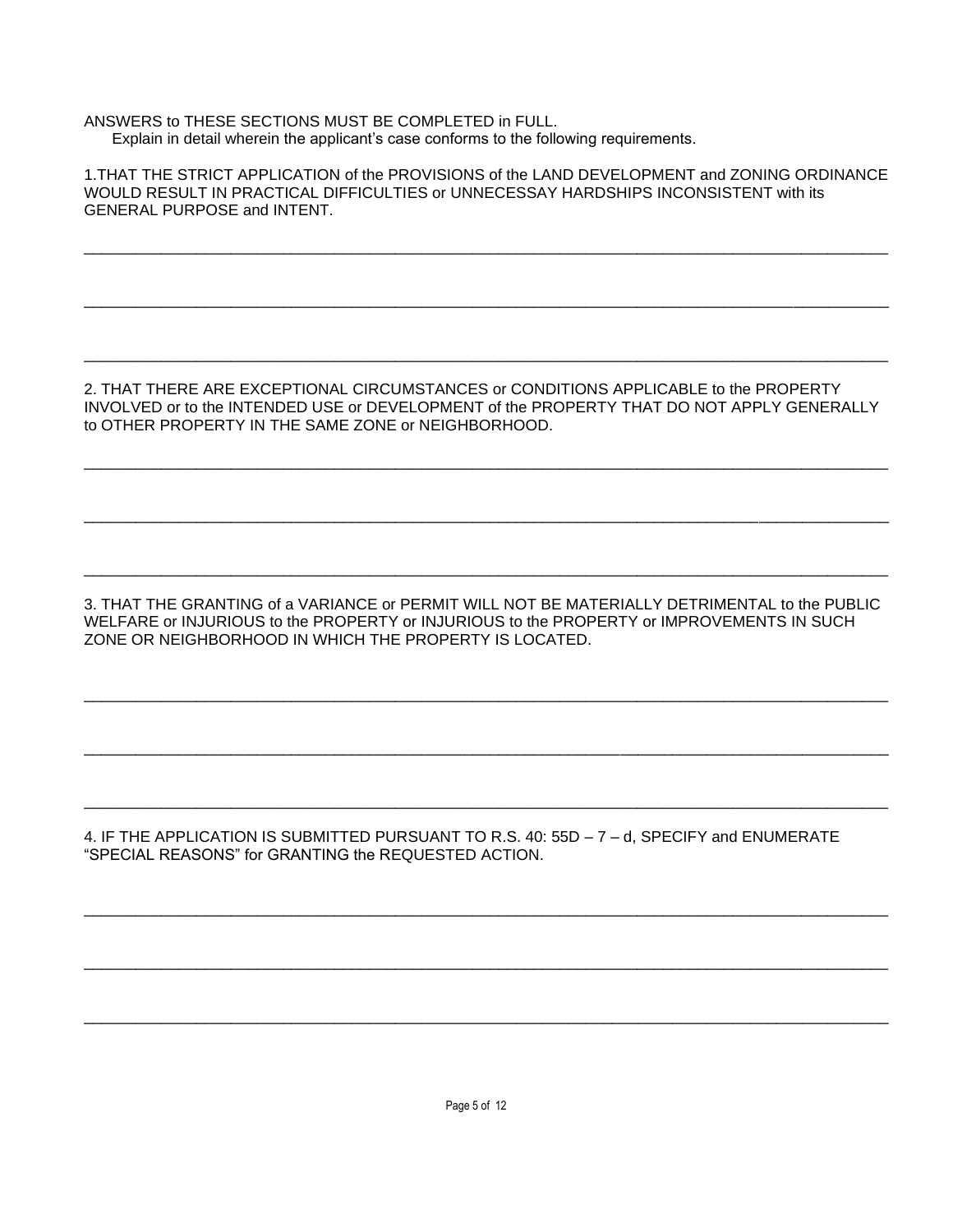## DESCRIPTION of PROPOSED STRUCTURE or USE

# AFFECTED PROPERTY ADDRESS and/or KNOWN AS:

| APPLICANT NAME                                                                                |
|-----------------------------------------------------------------------------------------------|
|                                                                                               |
| <b>OWNER NAME</b>                                                                             |
|                                                                                               |
| <b>LEASSEE NAME</b>                                                                           |
|                                                                                               |
|                                                                                               |
| PROPERTY AREA ___________ Acres/Sq.Ft.                                                        |
| BUILDING SIZE (Street Level) _____________ Sq. Ft. HEIGHT ______ Stories ______ Height (Feet) |
| STRUCTURE FOOTPRINT: WIDTH ______ Ft; DEPTH ______ Ft.                                        |
| LOT COVERAGE by ALL STRUCTURES _____ %; by ALL IMPROVEMENTS _____ %                           |
| SETBACK DISTANCES (Ft.): Front _____; Rear _____; Right Side _____; Left Side _____           |
| HAS THERE BEEN ANY PREVIOUS APPEAL INVOLVING THIS PROPERTY: Yes / No                          |
| IF YES, INDICATE THE CHARACTER OF THE APPEAL, ITS DEPOSITION AND DATE:                        |
|                                                                                               |

NAME DATE SIGNATURE DATE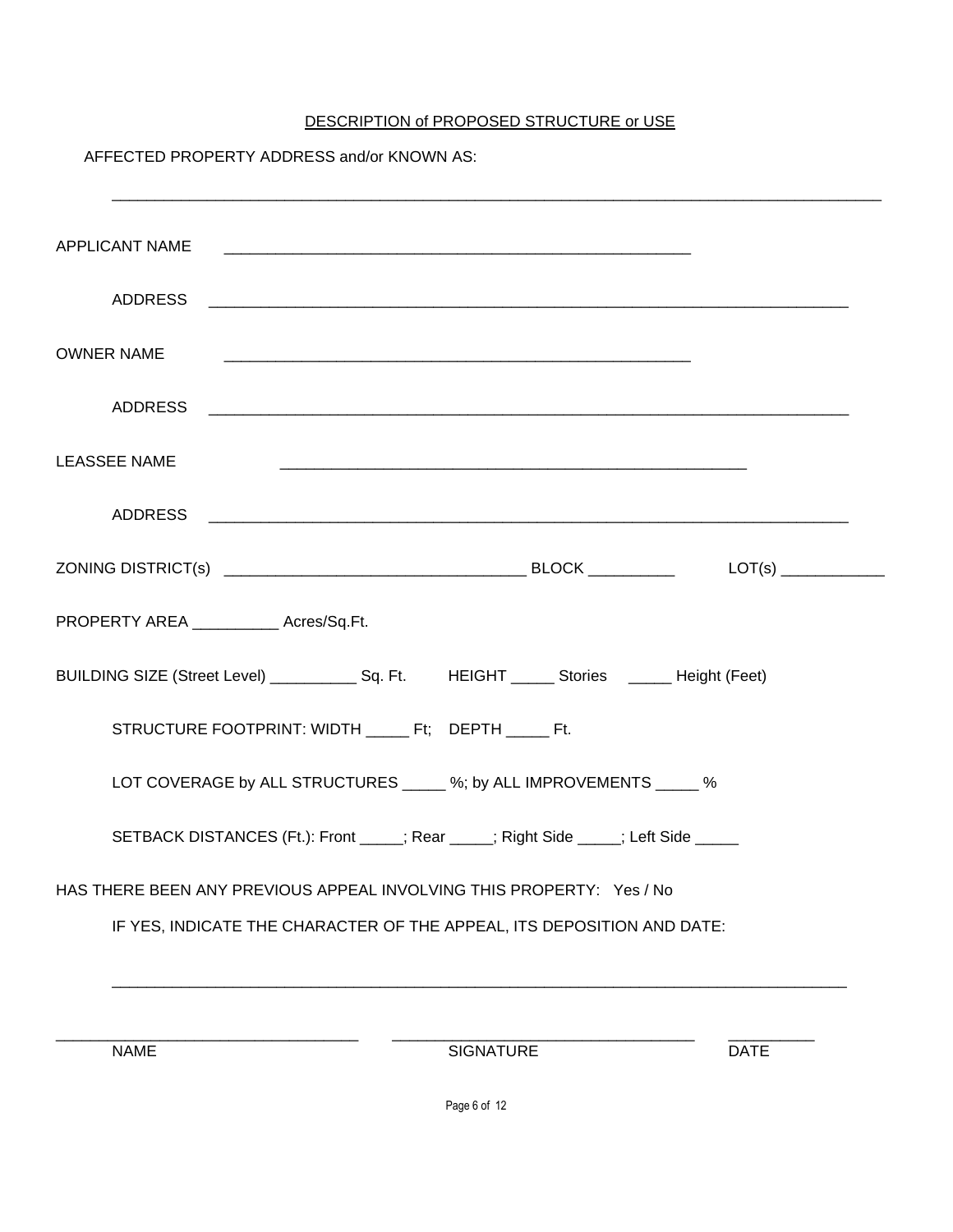## **AFFIDAVIT of PLOT PLAN and DESCRIPTION**

WASHINGTON TOWNSHIP PLANNING and ZONING BOARD

STATE of NEW JERSEY:

COUNTY of \_\_\_\_\_\_\_\_\_\_\_\_\_\_\_\_\_\_\_\_:

\_\_\_\_\_\_\_\_\_\_\_\_\_\_\_\_\_\_\_\_\_\_\_\_\_\_\_\_\_\_\_\_\_\_ (Name), of full age, being duly sworn according to law, upon his oath deposes

and says:

(1) THAT THE PLOT PLAN INFORMATION SHOWN THEREON IS CORRECT, and

(2) THAT THE DESCRIPTION OF PROPOSED STRUCTURE OR USE IS CORRECT.

**Signature** 

\_\_\_\_\_\_\_\_\_\_\_\_\_\_\_\_\_\_\_\_\_\_\_\_\_\_\_\_\_\_\_\_\_\_\_\_\_\_\_\_\_\_

SWORN and SUBSCRIBED TO BEFORE ME THIS DATE \_\_\_\_\_\_\_\_\_\_\_\_\_\_\_\_

\_\_\_\_\_\_\_\_\_\_\_\_\_\_\_\_\_\_\_\_\_\_\_\_\_\_\_\_\_\_\_\_\_\_\_\_\_\_\_\_\_ (Notary)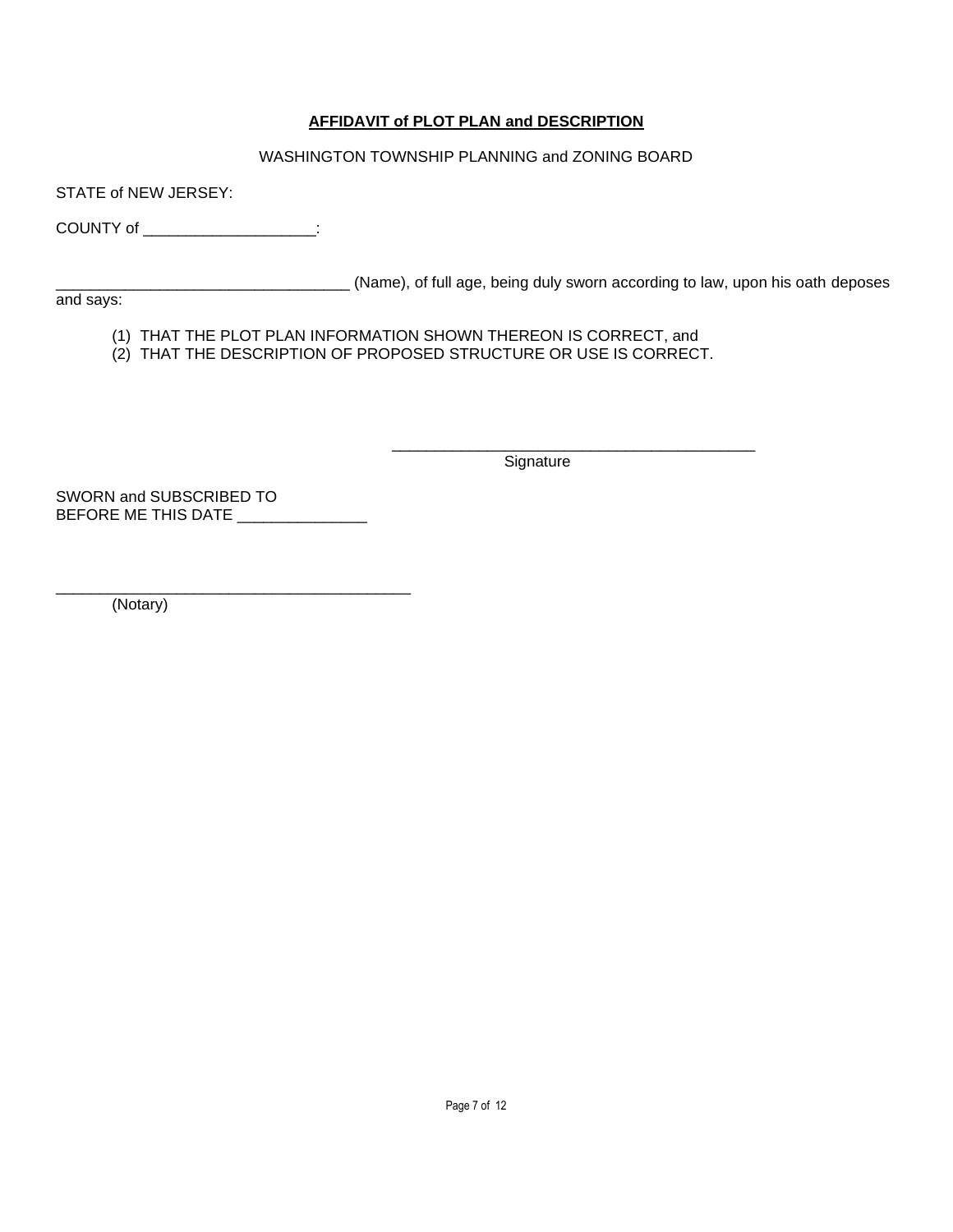## NOTICE of PUBLIC HEARING to NEIGHBORS

| PLEASE TAKE NOTICE:                                                                                                                                                     |
|-------------------------------------------------------------------------------------------------------------------------------------------------------------------------|
| THAT THE UNDERSIGNED has Appealed to the Planning and Zoning Board of the Township of Washington, Burlington<br>to permit the following development or use:             |
|                                                                                                                                                                         |
|                                                                                                                                                                         |
|                                                                                                                                                                         |
| which Property is within 200 (two-hundred) Feet of Property Owned by You.                                                                                               |
| This appeal is now on the Board's calendar and agenda, and a Public Hearing has been scheduled for the Date of                                                          |
| _______________________at 7:30 PM on Wednesday at the Municipal Building, 2436 Route 563, Green Bank NJ;                                                                |
| at Which Time You May Appear Either in Person, or by Agent or by Attorney, and Present Any Objections Which You May<br>Have to the Granting of This Appeal.             |
| A copy of the Application may be inspected at the Office of the Municipal Clerk in the Municipal Building, or by Scheduling<br>an Appointment with the Board Secretary. |
| This Notice is Sent to You by the Applicant by Order of the Planning and Zoning Board.                                                                                  |
| (Date)                                                                                                                                                                  |
|                                                                                                                                                                         |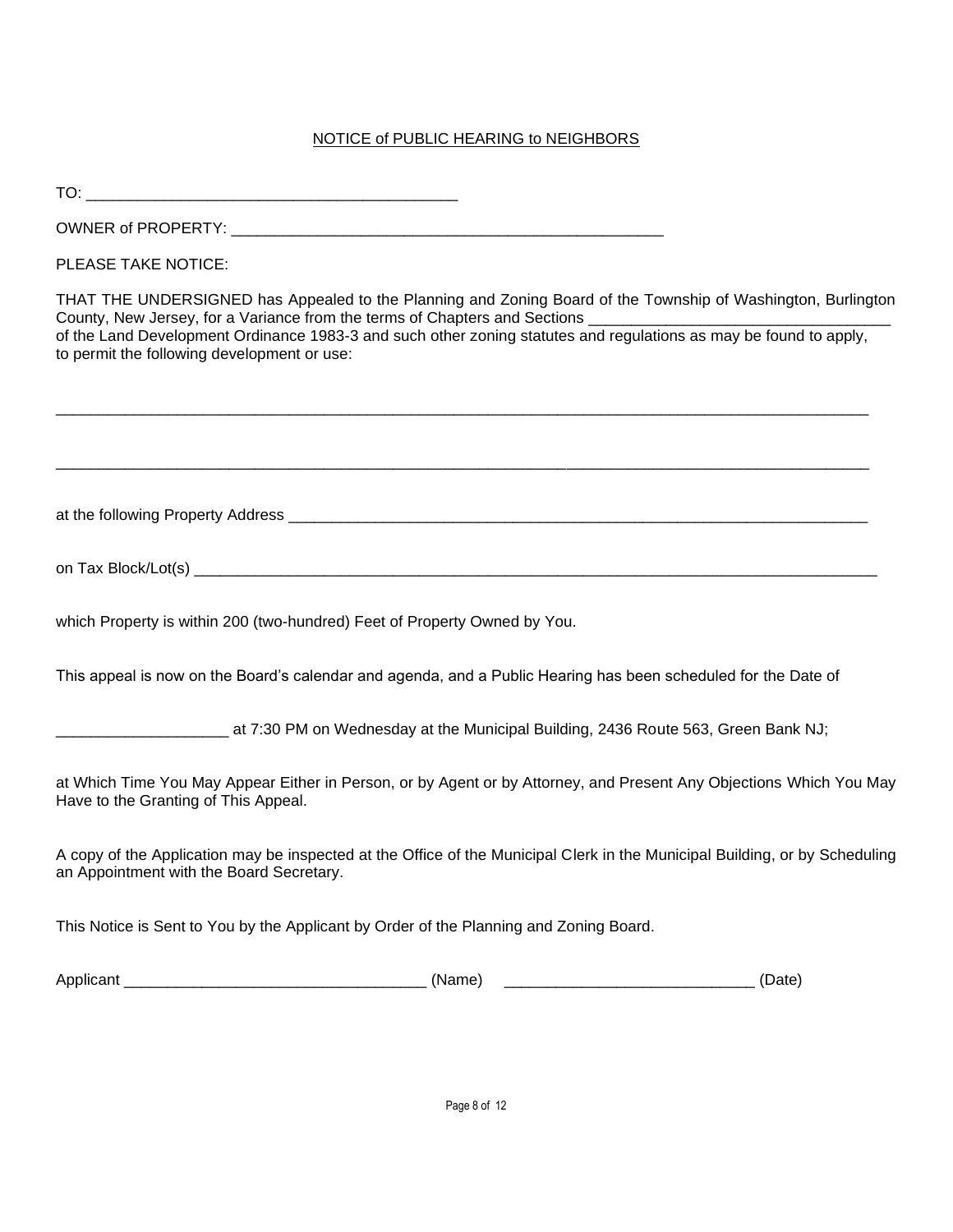# **AFFIDAVIT of SERVICE to NEIGHBORS**

|                                                                                         | WASHINGTON TOWNSHIP PLANNING and ZONING BOARD                                                                                                                                                                            |
|-----------------------------------------------------------------------------------------|--------------------------------------------------------------------------------------------------------------------------------------------------------------------------------------------------------------------------|
| by Personal Delivery to their Residential Abode,<br>Certified Mail with Return Receipt. | NEIGHBORING OWNER: Certified Mail with Return Receipt; or by Personal Service to the Neighboring Owner or<br>NON-RESIDENT NEIGHBORING OWNER, and GOVERNMENTAL and BUSINESS OWNERS:                                       |
| APPLICATION #                                                                           | HEARING DATE _________________                                                                                                                                                                                           |
| TO THE TIME OF THE HEARING.                                                             | PROOF OF SERVICE OF NOTICES UPON NEIGHBORS MUST BE FILED AND VERIFIED WITH THE BOARD PRIOR                                                                                                                               |
| <b>STATE of NEW JERSEY:</b>                                                             | COUNTY of _____________________:                                                                                                                                                                                         |
| and says:                                                                               | (Name), of full age, being duly sworn according to law, upon his oath deposes                                                                                                                                            |
|                                                                                         |                                                                                                                                                                                                                          |
|                                                                                         |                                                                                                                                                                                                                          |
| Development and Zoning Ordinance, and which relates to the property at:                 |                                                                                                                                                                                                                          |
|                                                                                         |                                                                                                                                                                                                                          |
| and MANNER", and in the Manner Indicated Thereon.                                       | Each and All of the Owners of Property Affected by Such Appeal, in the Form Required by the Board and Captioned<br>"NOTICE of PUBLIC HEARING to NEIGHBORS", and According to the Attached List Captioned "PERSONS SERVED |
| SWORN and SUBSCRIBED TO                                                                 | Signature                                                                                                                                                                                                                |

BEFORE ME THIS DATE \_\_\_\_\_\_\_\_\_\_\_\_\_\_\_

\_\_\_\_\_\_\_\_\_\_\_\_\_\_\_\_\_\_\_\_\_\_\_\_\_\_\_\_\_\_\_\_\_\_\_\_\_\_\_\_\_ (Notary)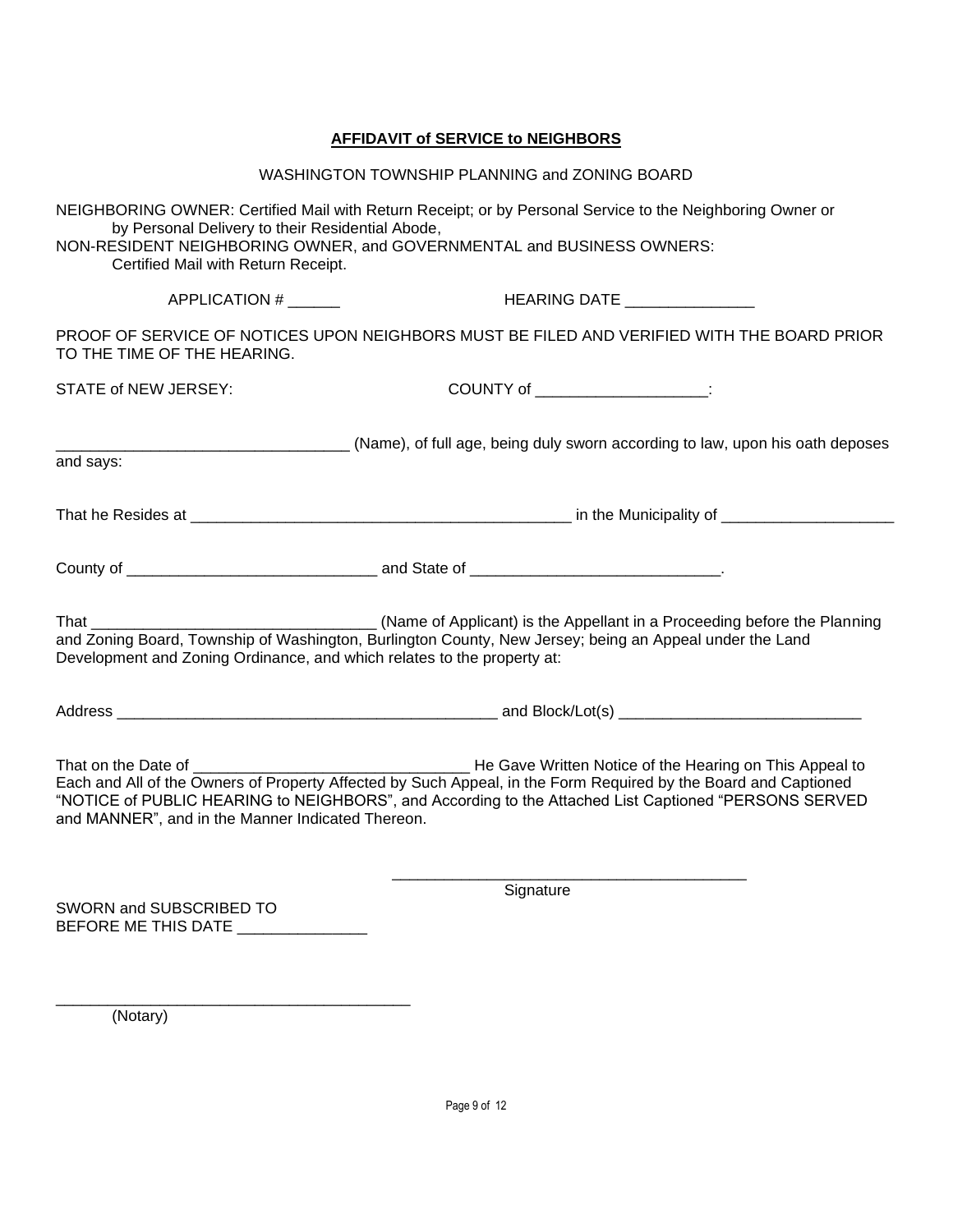# PERSONS SERVED and MANNER

### NOTICE of SERVICE to NEIGHBORS

| <b>NAME</b> | <b>ADDRESS</b> | <b>BLOCK/LOT</b> | <b>METHOD</b> | <b>DATE</b> |
|-------------|----------------|------------------|---------------|-------------|
|             |                |                  |               |             |
|             |                |                  |               |             |
|             |                |                  |               |             |
|             |                |                  |               |             |
|             |                |                  |               |             |
|             |                |                  |               |             |
|             |                |                  |               |             |
|             |                |                  |               |             |
|             |                |                  |               |             |
|             |                |                  |               |             |
|             |                |                  |               |             |
|             |                |                  |               |             |
|             |                |                  |               |             |
|             |                |                  |               |             |
|             |                |                  |               |             |
|             |                |                  |               |             |
|             |                |                  |               |             |
|             |                |                  |               |             |
|             |                |                  |               |             |
|             |                |                  |               |             |
|             |                |                  |               |             |
|             |                |                  |               |             |
|             |                |                  |               |             |
|             |                |                  |               |             |
|             |                |                  |               |             |
|             |                |                  |               |             |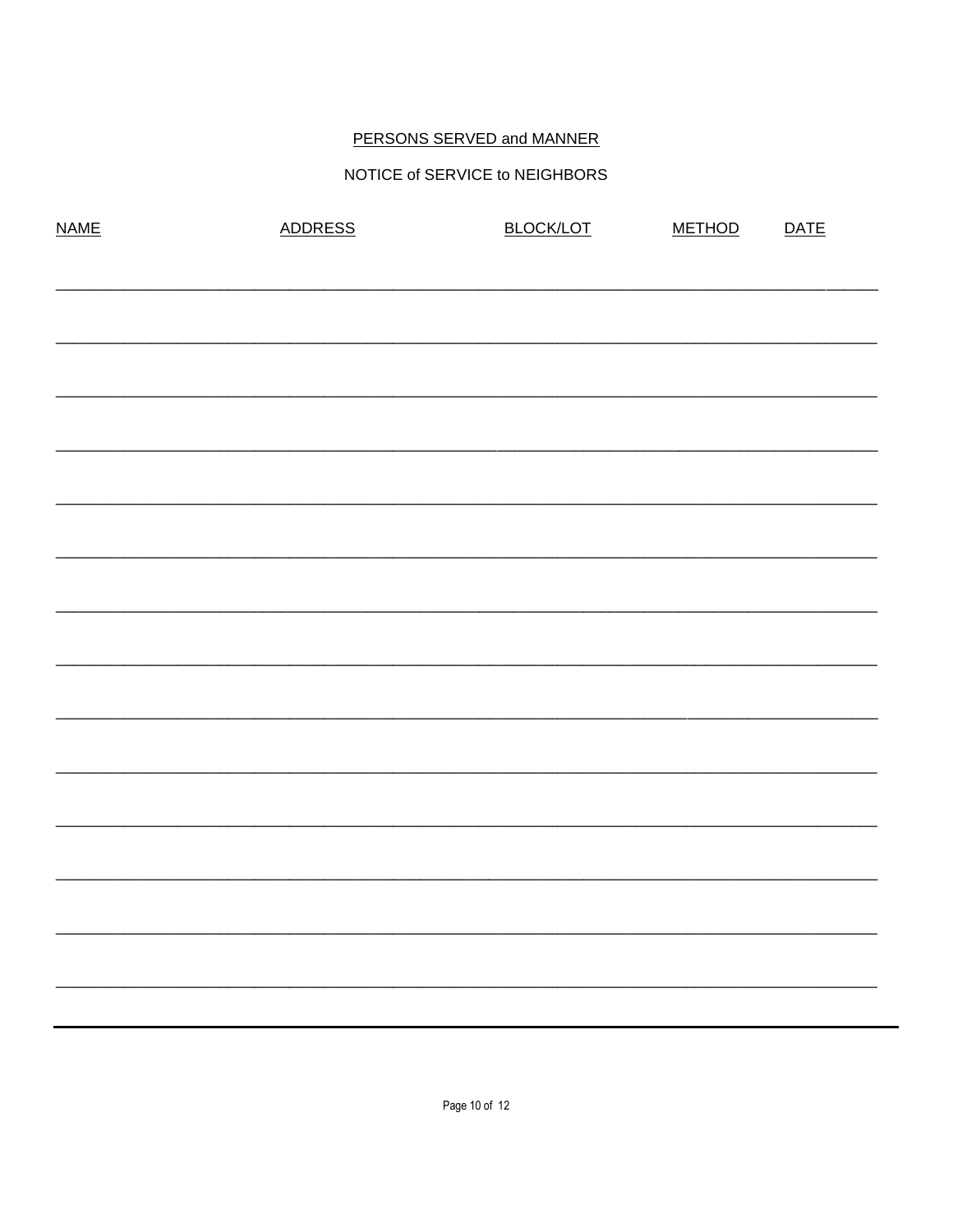#### **AFFIDAVIT of APPLICANT**

#### WASHINGTON TOWNSHIP PLANNING and ZONING BOARD

STATE of NEW JERSEY:

COUNTY of \_\_\_\_\_\_\_\_\_\_\_\_\_\_\_\_\_\_\_\_:

\_\_\_\_\_\_\_\_\_\_\_\_\_\_\_\_\_\_\_\_\_\_\_\_\_\_\_\_\_\_\_\_\_\_ (Name), of full age, being duly sworn according to law, upon his oath deposes

and says:

THAT ALL OF THE ABOVE STATEMENTS AND THE STATEMENTS CONTAINED IN THE PAPERS AND MATERIALS SUBMITTED HEREWITH ARE TRUE.

> \_\_\_\_\_\_\_\_\_\_\_\_\_\_\_\_\_\_\_\_\_\_\_\_\_\_\_\_\_\_\_\_\_\_\_\_\_\_\_\_\_\_ **Signature**

SWORN and SUBSCRIBED TO BEFORE ME THIS DATE \_\_\_\_\_\_\_\_\_\_\_\_\_\_\_

\_\_\_\_\_\_\_\_\_\_\_\_\_\_\_\_\_\_\_\_\_\_\_\_\_\_\_\_\_\_\_\_\_\_\_\_\_\_\_\_\_

(Notary)